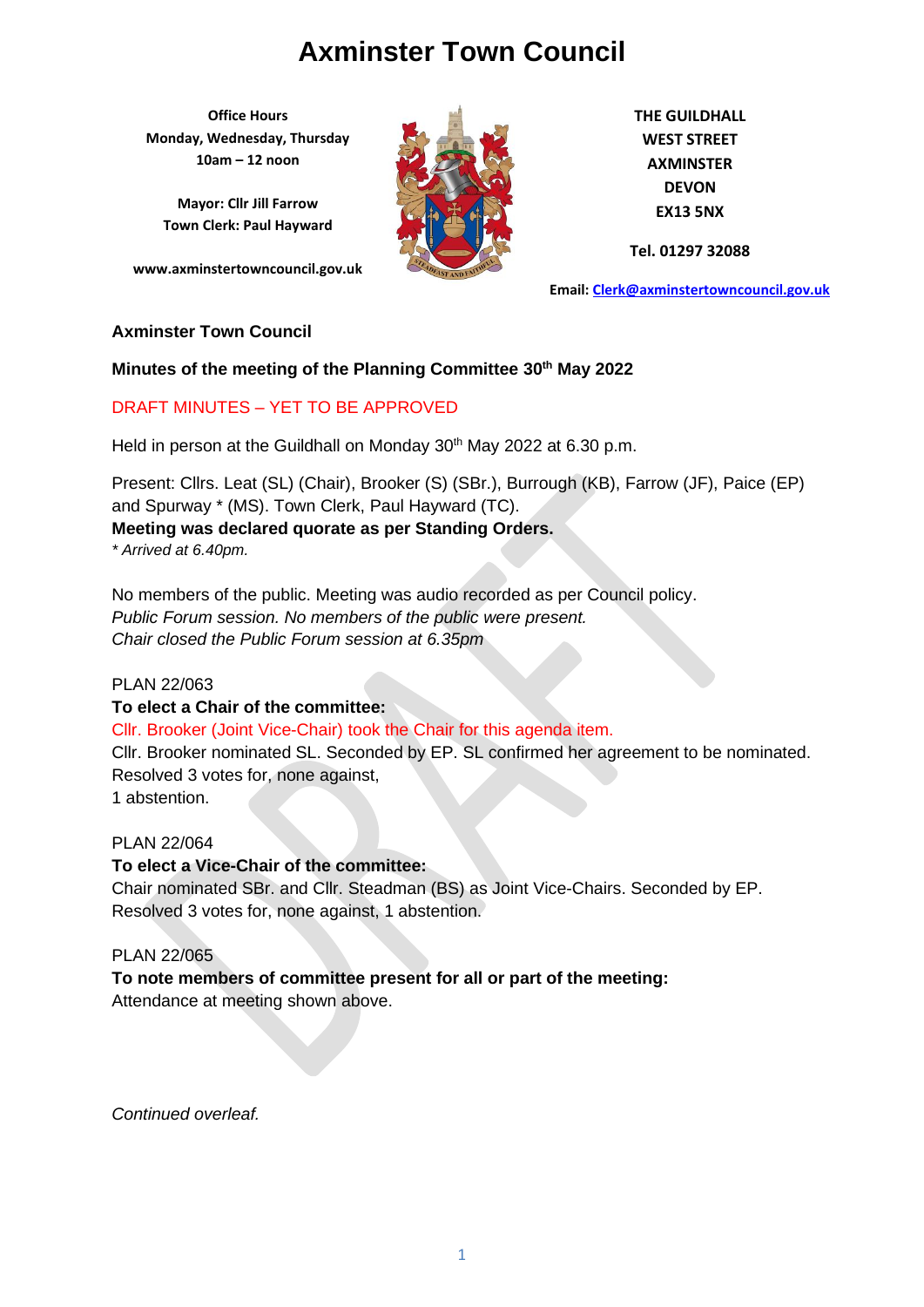**Office Hours Monday, Wednesday, Thursday 10am – 12 noon**

**Mayor: Cllr Jill Farrow Town Clerk: Paul Hayward**

**www.axminstertowncouncil.gov.uk**



**THE GUILDHALL WEST STREET AXMINSTER DEVON EX13 5NX**

**Tel. 01297 32088**

**Email: [Clerk@axminstertowncouncil.gov.uk](file://///axm-svr-1/company/Templates/Clerk@axminstertowncouncil.gov.uk)**

#### PLAN 22/066

**To note and, if thought fit, to approve apologies for absence:** BS (Conflicting engagement). Absence noted and reasons to be approved. Proposed by Chair, seconded by SBr. Resolved unanimously.

#### PLAN 22/067

## **To note members of committee not otherwise present and to receive any other apologies for absence:**

Cllr. Mynard (MM) was not present.

#### PLAN 22/068

**To receive any declarations of interest from members of the committee in relation to items of business on this agenda and to note any dispensations previously afforded:**  *This does not preclude the need for members to declare any additional interests that may arise during this meeting.* None declared.

#### PLAN 22/069

**To consider and, if thought fit, to approve the minutes of the Planning Committee meeting held in consultative session on 7 th March 2022 and to consider any matters arising from those minutes:**

Approval of the minutes proposed by Chair, seconded by EP.

## Resolved unanimously. No matters arising.

*Chair signed the approved minutes as a true record of the meeting.*

#### PLAN 22/070

**To note that the committee did not meet as scheduled on the 4th April 2022.** Noted.

#### PLAN 22/071

**To consider any matters listed on this agenda that Councillors consider should be dealt with as confidential business as per the provisions of The Public Bodies (Admission to meetings) Act 1960:** None raised by committee members.

*Continued overleaf.*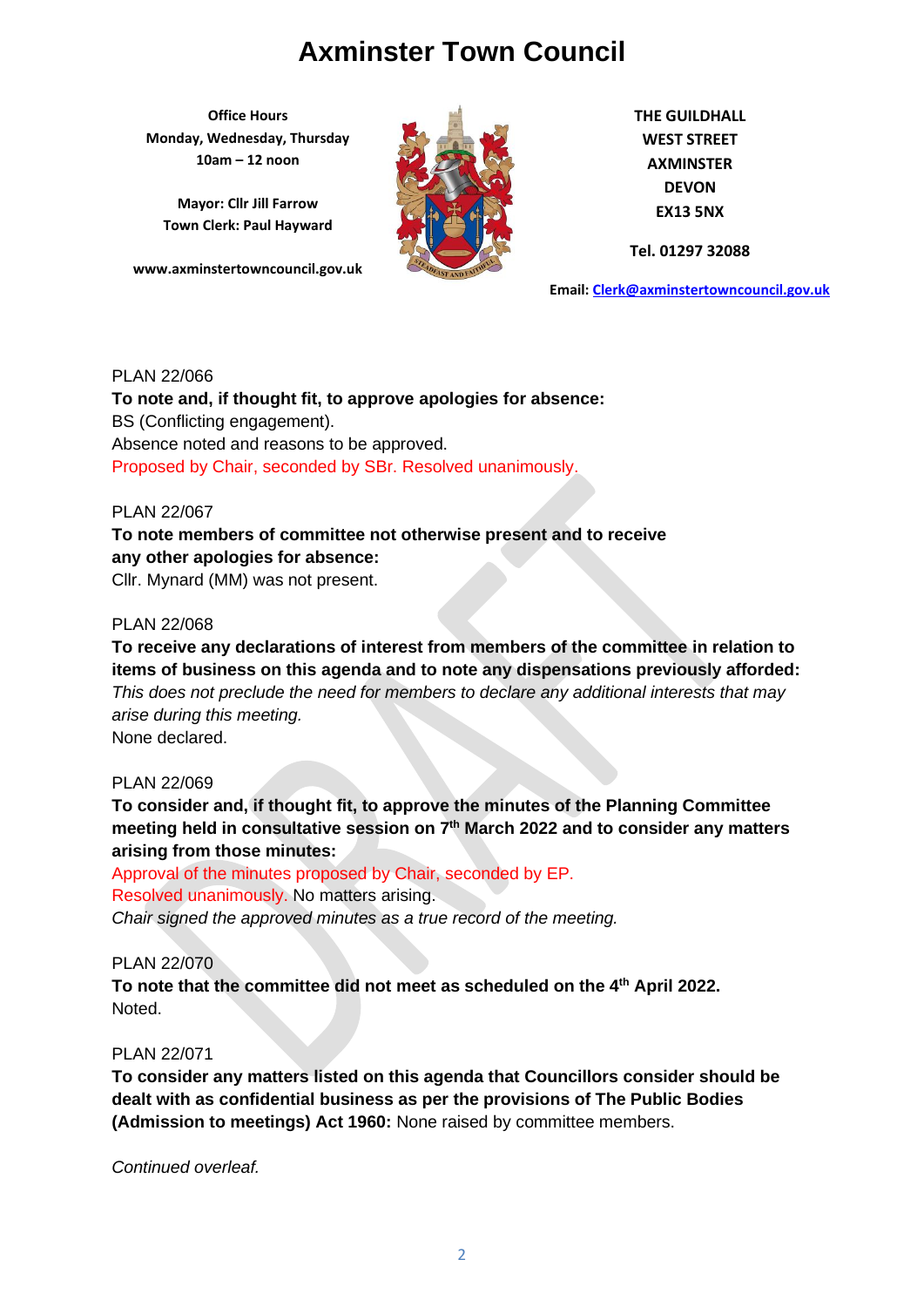**Office Hours Monday, Wednesday, Thursday 10am – 12 noon**

**Mayor: Cllr Jill Farrow Town Clerk: Paul Hayward**

**www.axminstertowncouncil.gov.uk**



**THE GUILDHALL WEST STREET AXMINSTER DEVON EX13 5NX**

**Tel. 01297 32088**

**Email: [Clerk@axminstertowncouncil.gov.uk](file://///axm-svr-1/company/Templates/Clerk@axminstertowncouncil.gov.uk)**

#### PLAN 22/072

**To consider planning applications received and to decide upon Council's consultee comment response to the local planning authority, EDDC:**

#### **TEL:** 0.297 3208 **i)** 22/0979/FUL **33 Woodbury Way, Axminster. EX13 5RE**

Single storey front, side and rear extensions.

Proposed by Chair, seconded by SBr. that Council supports this application. Resolved unanimously.

**ii)** 22/1034/FUL **Tower House, Axminster, EX13 5NJ**

Conversion of former storage building to garage, accommodation above and COU of land to residential garden amenity (see also 22/1035/LBC – Repairs to external steps) Proposed by Chair, seconded by EP. that Council supports both applications. Resolved unanimously.

### PLAN 22/073

**To consider planning applications advised by the Local Planning Authority (East Devon District Council) after the agenda publication and as shown on the supplementary agenda published (if applicable):** None received.

#### PLAN 22/074

**To ratify decisions made under delegated authority afforded to the Chair of Planning Committee and the Proper Officer by the Town Council in matters pertaining to minor planning applications.**

*22/0773/LBC Millbrook Farmhouse. Alterations to fenestration. 22/0772/FUL Millbrook Farmhouse. Alterations to fenestration. 22/1017/FUL 3 Petre Street, Axminster. Single storey rear extn. 22/1022/FUL 9-9A Weycroft Avenue. Creation of Trade Counter. 22/1096/AGR Higher Lodge Farm, Lodge Lane. Agricultural roof erection.* Decision under delegated powers was to support all five applications. Ratification of that delegated decision was proposed by Chair, seconded by EP. Resolved unanimously.

*Continued overleaf.*